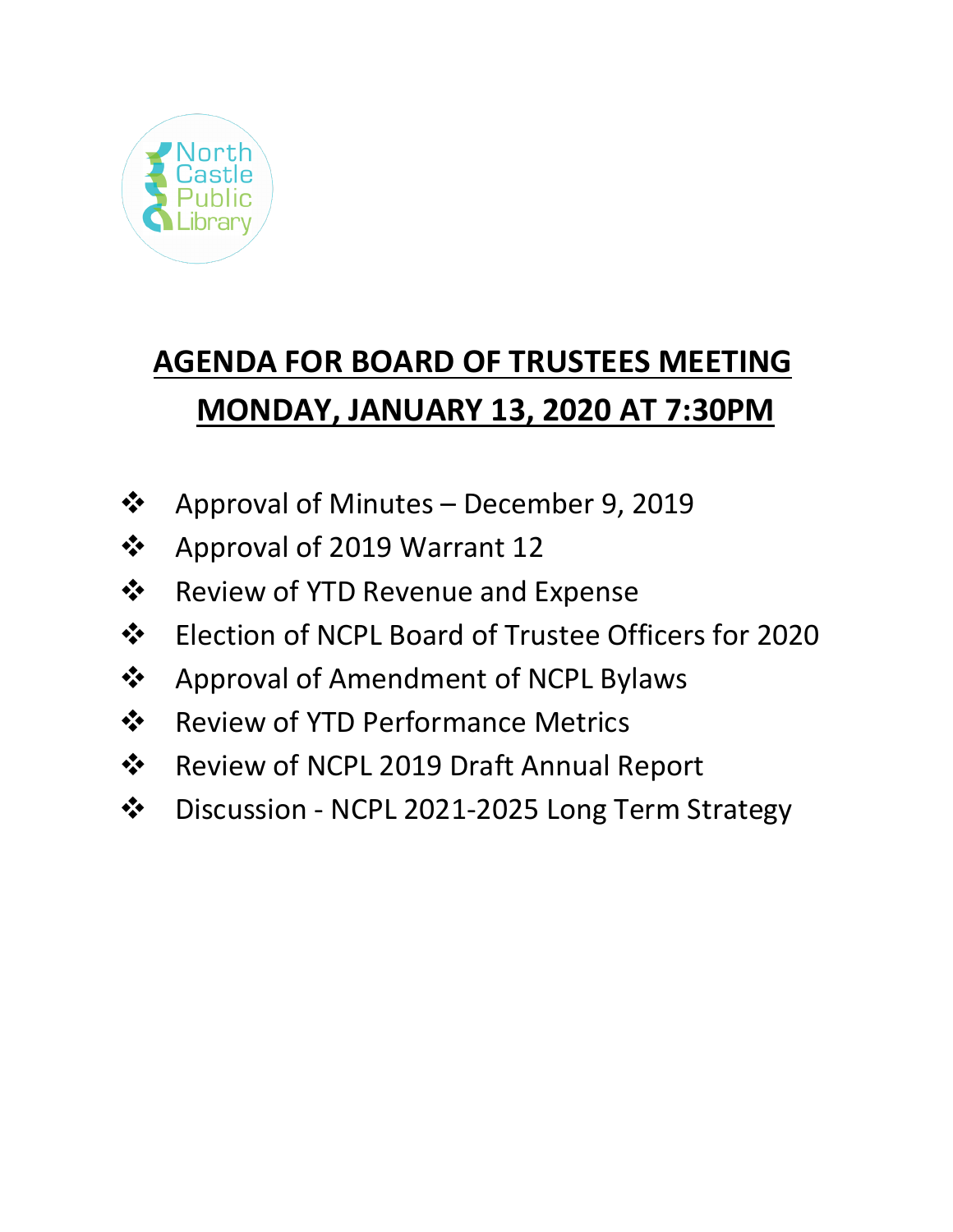## **North Castle Public Library**

## **Library Board of Trustees Minutes – January 13, 2020**

Sean Ryan called meeting to order at 7:35 PM

## **In attendance:**

**Trustees:** Diane Borgia, Jeanne Lapsker, Stephanie Paul, Sean Ryan and Scott Stopnik

**Library:** Edie Martimucci

**Friends:** Barbara Vircillo

**Town:** Saleem Hussain

**Public:** None

## **President's Comments:**

Welcome to Saleem Hussain as the new Town Liaison.

NWP Renovations:

- Seven bidders have responded to the Town's bid request for NWP renovation. Sean conveyed the disappointment of the Board to Saleem regarding the scope of the renovation work. In 2016, the Board requested help addressing the space constraints of the library in North White Plains. NCPL committed \$250K to the project that would add space to the library. Current town plans do not include added library space.
- NCPL has requested the community center room be dedicated to the library to enable it to move bookshelves there.
- Previous bids included a room behind the gym for a new community center room. The lowest bid was \$2.1M. The current lowest bid for the reduced scope is \$1.4M and does not address the space needs.
- The NCPL Board questions if we are better off with \$1.4M for a renovation versus \$2.1M which will provide the extra space for a long-term enhancement. There is a great demand from residents in NWP which needs expansion.

Armonk Children's Room:

The sunroom work has started. A substandard foundation was found during demolition of the sunroom. A structural engineer was consulted and a solution to this issue was designed. The contractor estimates approximately \$10K to address. A cost estimate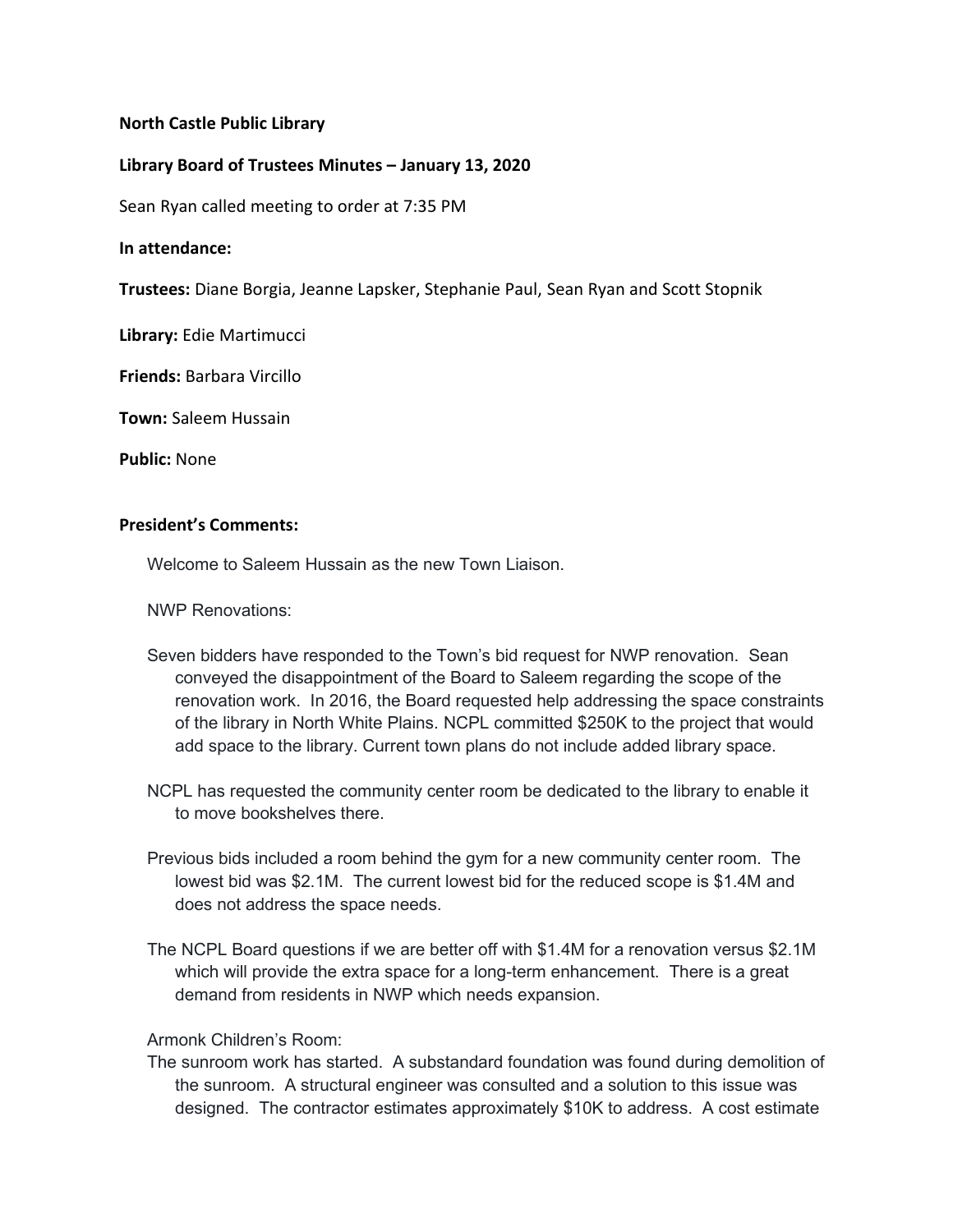will be obtained. We are currently \$40K under budget which allows the library room to address this incremental expense.

Other Projects in Planning Process:

The following additional projects are being defined:

- Abatement for bath, cubby area, back office estimate \$16K.
- Adult bathroom
- Replacement of the roof over the Elson Room/Whippoorwill Hall where there are leaks. Two grants have been received and a third bid is in process.

### **Key Votes/Review**:

- **Approval of Minutes** for the December 9, 2019 NCPL Board of Trustees meeting Jeanne made motion, Stephanie seconded, all approved
- **Approval of NCPL 2019 Warrant 12 -** Total expenses included in Warrant 12 are \$160,301.48 of which the Friends are paying \$11,799.33. Thank you, Friends for your continuing support!!! Scott Stopnik has reviewed all invoices in these warrants and supports their approval. Thank you, Scott!!! Thanks also to Abbas Sura and Patrick Ricci for their financial support of NCPL!!! Scott motioned to approve, Jeanne seconded, all approved
- **Review of NCPL 2019 YTD Revenue and Expense Reports -** NCPL YTD financial results are as expected including a modest beat on revenue and a significant under run of expense which in combination will add an estimated \$110,000 to the NCPL fund balance. In addition, the NCPL capital fund (library reserves) grew dramatically in 2019 due to new grants and a large donation. Creation of a library capital fund has been approved by the town board. The starting balance, because of the above financial actions is over \$1,000,000. This will provide better visibility of the financials associated with library grant projects
- **Approval to Amend NCPL'S Bylaws -** The proposal is to change the second sentence in Article IV (a) to "The Board shall consist of *five* to nine members appointed by the Town Board..." This new wording conforms to the NCPL Charter. Scott motioned to approve, Jeanne seconded, all approved.
- **Review of NCPL Performance metrics** Total circulation is down by 18K. This related to loss of TotalBoox and the competition of streaming platforms available in the marketplace. We are doing well on visits considering the impact of facility closings for renovations. Programming attendance grew in 2019 with 200 less programs – a great sign of the popularity of current programs.
- **Review of Draft 2019 NCPL Annual Report** The first draft of the 2019 annual report was distributed with the performance metric package. Jerry March will edit.
- **Election of NCPL BOT Officers for 2020 -** positions of president, vice president, treasurer and secretary are called for by NCPL bylaws. Sean announced that 2020 will be his last as a NCPL Trustee. Scott was nominated as President for 2020 and Diane as Secretary. Vice President and Treasurer are open. Sean will perform Treasurer review for Jan 2020. It was noted that the Board needs new members to compensate for Trustees that will be rolling off in upcoming years. Motion to approve slate of officers with 2 open positions – Jeanne motioned to approve, Stephanie seconded, all approved.